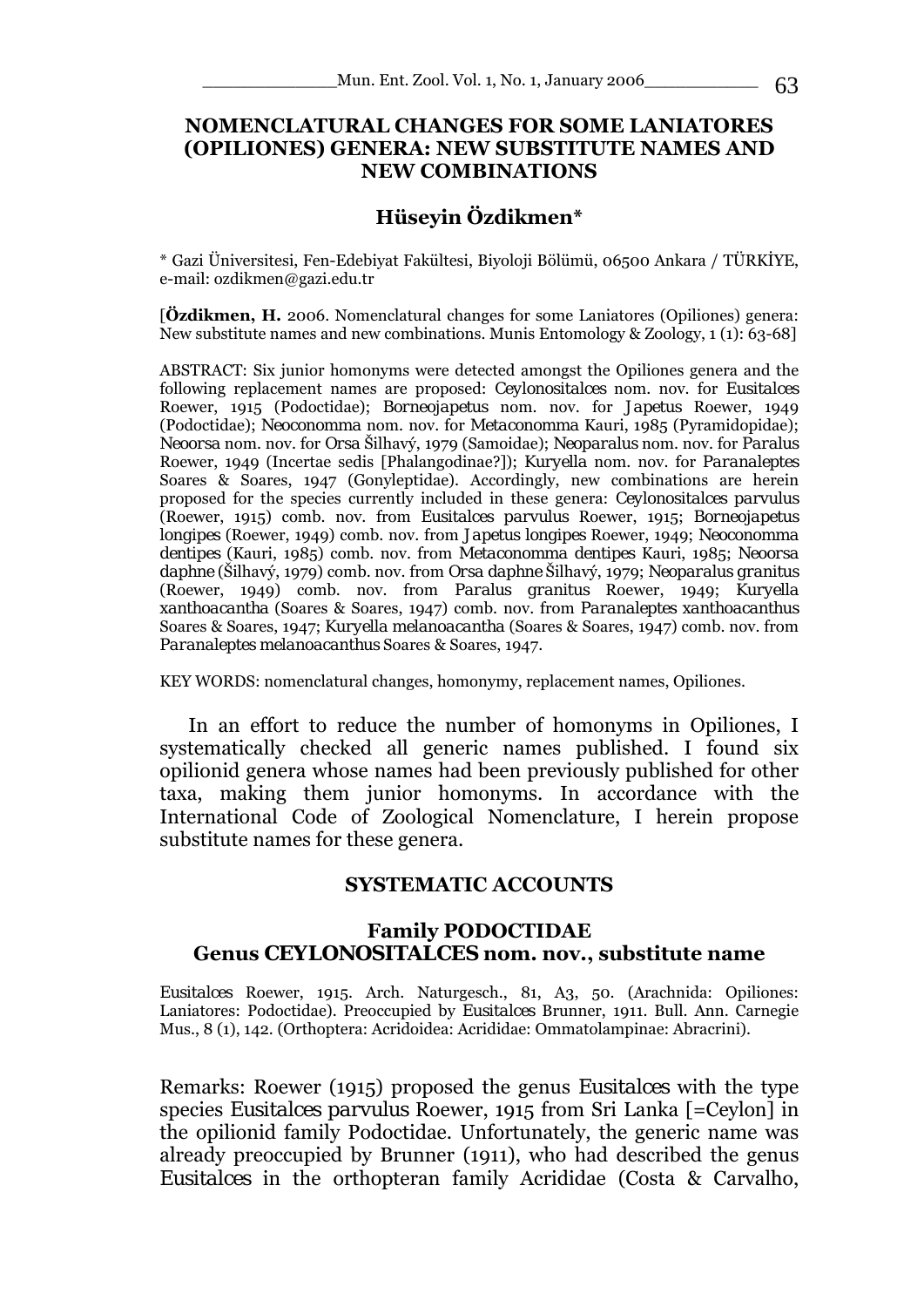2002; Costa et al., 2004a,b). Thus, the genus *Eusitalces* Roewer, 1915 is a junior homonym of the generic name *Eusitalces* Brunner, 1911. According to Article 60 of the International Code of Zoological Nomenclature, I propose a new replacement name *Ceylonositalces* **nom. nov.** for *Eusitalces* Roewer, 1915.

Etymology: from Ceylon, traditional name of Sri Lanka + preexisting genus *Sitalces*.

Summary of nomenclatural changes:

*Ceylonositalces* **nom. nov.** = *Eusitalces* Roewer, 1915 (nec Brunner, 1911). *Ceylonositalces parvulus* (Roewer, 1915) **comb. nov.** = *Eusitalces parvulus* Roewer, 1915.

## **Family PODOCTIDAE Genus** *BORNEOJAPETUS* **nom. nov.***, substitute name*

*Japetus* Roewer, 1949. Senckenbergiana, 30, 274. (Arachnida: Opiliones: Laniatores: Podoctidae). Preoccupied by *Japetus* Distant, 1883. Biol. Centr. Amer., Zool., Rhynch. Heteropt., 1, 227. (Heteroptera: Pyrrhocoroidea: Largidae).

Remarks: The genus *Japetus* was erected by Distant, 1883 with the type species *Japetus sphaeroides* Distant, 1883 in the bug family Largidae. Later, the genus *Japetus* was described by Roewer, 1949 with the type species *Japetus longipes* Roewer, 1949 from Borneo. However, the name *Japetus* Roewer, 1949 is invalid under the law of homonymy, being a junior homonym of *Japetus* Distant, 1883. In accordance with the International Code of Zoological Nomenclature, I propose to substitute the junior homonym name *Japetus* Roewer, 1949 for the name *Borneojapetus* **nom. nov.**

Etymology: from Borneo + preexisting genus *Japetus*.

Summary of nomenclatural changes: *Borneojapetus* **nom. nov.** = *Japetus* Roewer, 1949 (nec Distant, 1883). *Borneojapetus longipes* (Roewer, 1949) **comb. nov.** = *Japetus longipes* Roewer, 1949.

## **INCERTAE SEDIS [PYRAMIDOPIDAE?] Genus** *NEOCONOMMA* **nom. nov., substitute name**

*Metaconomma* Kauri, 1985. K Mus Midden-Afr Tervuren Belg Ann Zool Wet 245: 87. (Arachnida: Opiliones: Laniatores: Incertae sedis [Pyramydopidae?]). Preoccupied by *Metaconomma* Cambridge, 1905. Biol. Centr. Amer., Zool., Arachn., 2, 576. (Arachnida: Opiliones: Laniatores: Grassatores: Incertae sedis [Phalangodinae?]).

Remarks: The generic name *Metaconomma* Cambridge, 1905 was proposed for a genus of opiliones (with the type species *Metaconomma femorale* Cambridge, 1905 from Mexico). Subsequently, the generic name *Metaconomma* Kauri, 1985 was introduced for a new opilionid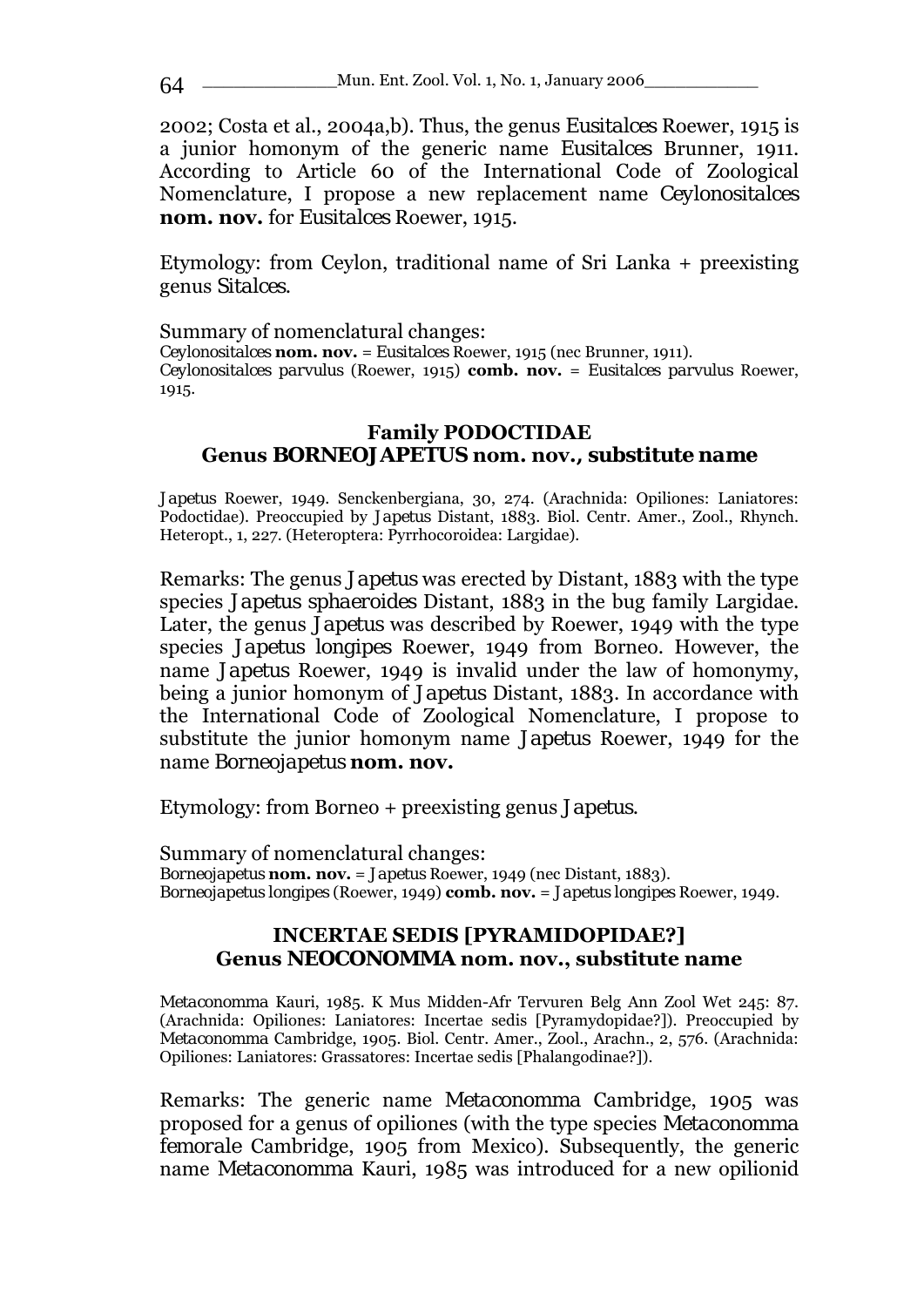genus (with the type species *Metaconomma dentipes* Kauri, 1985 from Zaire). *Metaconomma* Pickard-Cambridge, 1905: originally in Assamiidae, transferred by Roewer (1912) to Phalangodinae, later removed to Grassatores incertae sedis (Kury, 2003). *Metaconomma* Kauri, 1985: originally in Phalangodinae, transferred to "undescribed new family" by Staręga (1992). Thus, the genus *Metaconomma* Kauri, 1985 is a junior homonym of the generic name *Metaconomma*  Cambridge, 1905. According to Article 60 of the International Code of Zoological Nomenclature, I propose for the genus *Metaconomma*  Kauri, 1985 the new replacement name *Neoconomma* **nom. nov.**

Etymology: from preexisting genus *Metaconomma*.

Summary of nomenclatural changes: *Neoconomma* **nom. nov.** = *Metaconomma* Kauri, 1985 (nec Cambridge, 1905). *Neoconomma dentipes* (Kauri, 1985) **comb. nov.** = *Metaconomma dentipes* Kauri, 1985.

## **Family SAMOIDAE Genus** *NEOORSA* **nom. nov., substitute name**

*Orsa* Šilhavý, 1979. Annotationes zool. bot. Bratislava No. 130: 4. (Arachnida: Opiliones: Laniatores: Samoidae: Samoinae). Preoccupied by *Orsa* Walker, 1865. List Specimens Lep. Ins. Brit. Mus., 33, 1112. (Lepidoptera: Noctuoidea: Noctuidae: Calpinae).

Remarks: The name *Orsa* was initially introduced by Walker, 1865 for a genus of the moth family Noctuidae (with the type species *Orsa erythrospila* Walker, 1865). Subsequently, Šilhavý, 1979 described a new opilionid genus of the family Samoidae (with the type species *Orsa daphne* Šilhavý, 1979 from Haiti) under the same generic name. Thus, the genus *Orsa* Šilhavý, 1979 is a junior homonym of the genus *Orsa*  Walker, 1865. According to Article 60 of the International Code of Zoological Nomenclature, I propose for the genus *Orsa* Šilhavý, 1979 the new replacement name *Neoorsa* **nom. nov.**

Etymology: from preexisting genus *Orsa*.

Summary of nomenclatural changes: *Neoorsa* **nom. nov.** = *Orsa* Šilhavý, 1979 (nec Walker, 1865). *Neoorsa daphne* (Šilhavý, 1979) **comb. nov.** = *Orsa daphne* Šilhavý, 1979.

# **INCERTAE SEDIS [PHALANGODINAE?] Genus** *NEOPARALUS* **nom. nov., substitute name**

*Paralus* Roewer, 1949. Senckenbergiana, 30, 42. (Arachnida: Opiliones: Laniatores: incertae sedis [Phalangodinae]). Preoccupied by *Paralus* Rafinesque, 1815. Analyse, 142 [n.n.]. (Mollusca: Gastropoda: Opisthobranchia: Glaucidae).

Remarks: Roewer (1949) proposed the genus name *Paralus* with the type species *Paralus granitus* Roewer, 1949 from Brazil. *Paralus*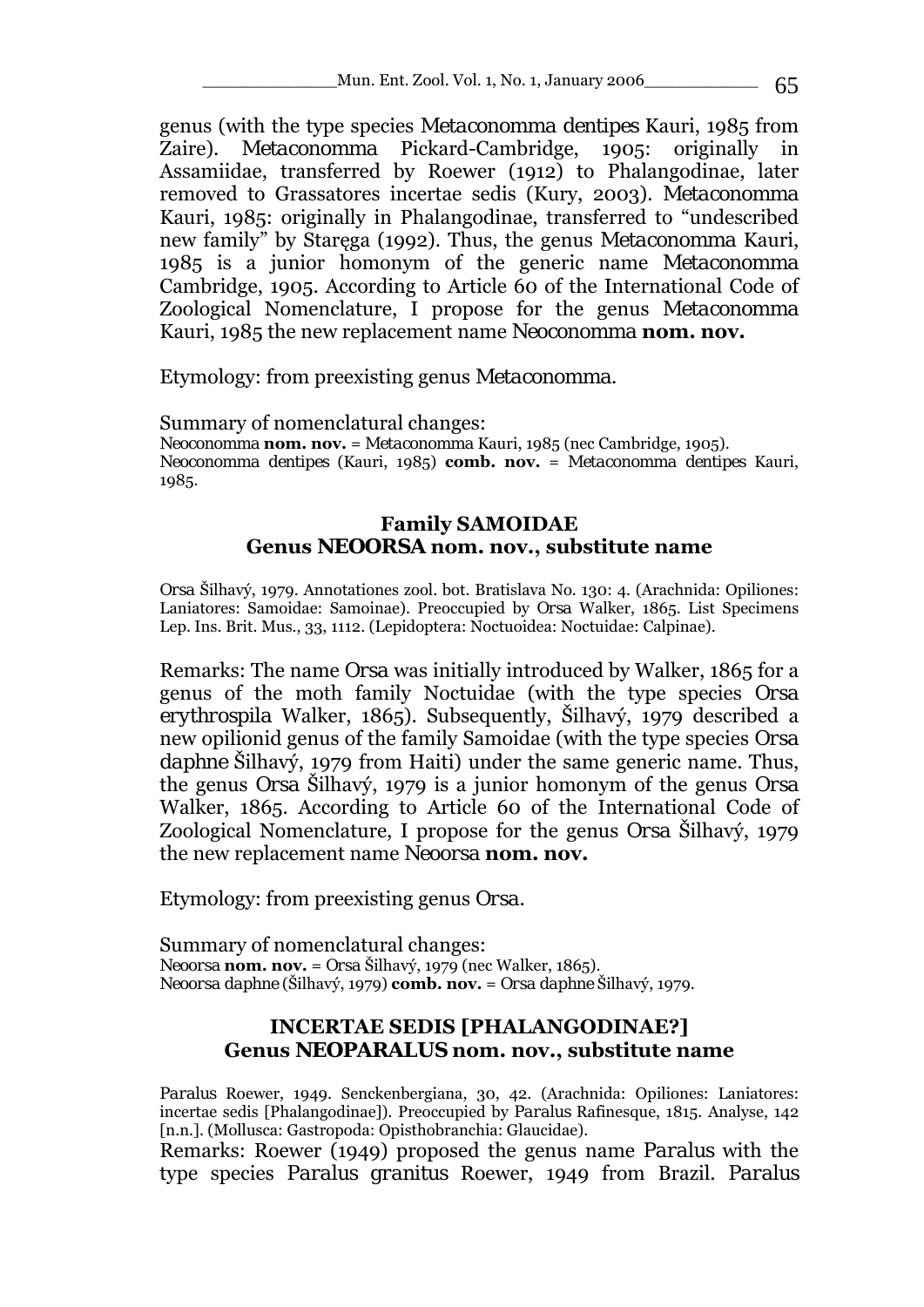Roewer, 1949: originally in Phalangodinae, removed to Grassatores incertae sedis by Kury (2003). Unfortunately, the generic name was already preoccupied by Rafinesque (1815), who had described the genus *Paralus* in the sea slug family Glaucidae. Thus, the genus *Paralus*  Roewer, 1949 is a junior homonym of the generic name *Paralus*  Rafinesque, 1815. According to Article 60 of the International Code of Zoological Nomenclature, I propose a new replacement name *Neoparalus* **nom. nov.** for *Paralus* Roewer, 1949.

Etymology: from preexisting genus *Paralus*.

Summary of nomenclatural changes: *Neoparalus* **nom. nov.** = *Paralus* Roewer, 1949 (nec Rafinesque, 1815). *Neoparalus granitus* (Roewer, 1949) **comb. nov.** = *Paralus granitus* Roewer, 1949.

## **Family GONYLEPTIDAE Genus** *KURYELLA* **nom. nov., substitute name**

*Paranaleptes* Soares & Soares, 1947. Pap. Dep. Zool. Sec. Agric. S. Paulo, 8, 225. (Arachnida: Opiliones: Laniatores: Gonyleptidae: Pachylinae). Preoccupied by *Paranaleptes* Breuning, 1937. Novit. ent., 7 Suppl., 263. (Coleoptera: Cerambycidae: Lamiinae).

Remarks: The genus *Paranaleptes* was erected by Breuning, 1937 with the type species *Paranaleptes reticulata* (Thomson, 1877). Later, the genus *Paranaleptes* was described by Soares & Soares, 1947 with the type species *Paranaleptes xanthoacanthus* Soares & Soares, 1947 from Brazil. However, the name *Paranaleptes* Soares & Soares, 1947 is invalid under the law of homonymy, being a junior homonym of *Paranaleptes* Breuning, 1937. In accordance with article 60 of the International Code of Zoological Nomenclature, I propose to substitute the junior homonym name *Paranaleptes* Soares & Soares, 1947 for the nomen novum *Kuryella*.

Etymology: The name dedicated to Prof. Dr. Adriano Brilhante Kury. The name is masculine in gender.

Summary of nomenclatural changes: *Kuryella* **nom. nov.** = *Paranaleptes* Soares & Soares, 1947 (nec Breuning, 1937). *Kuryella xanthoacantha* (Soares & Soares, 1947) **comb. nov.** = *Paranaleptes xanthoacanthus* Soares & Soares, 1947. *Kuryella melanoacantha* (Soares & Soares, 1947) **comb. nov.** = *Paranaleptes melanoacanthus* Soares & Soares, 1947.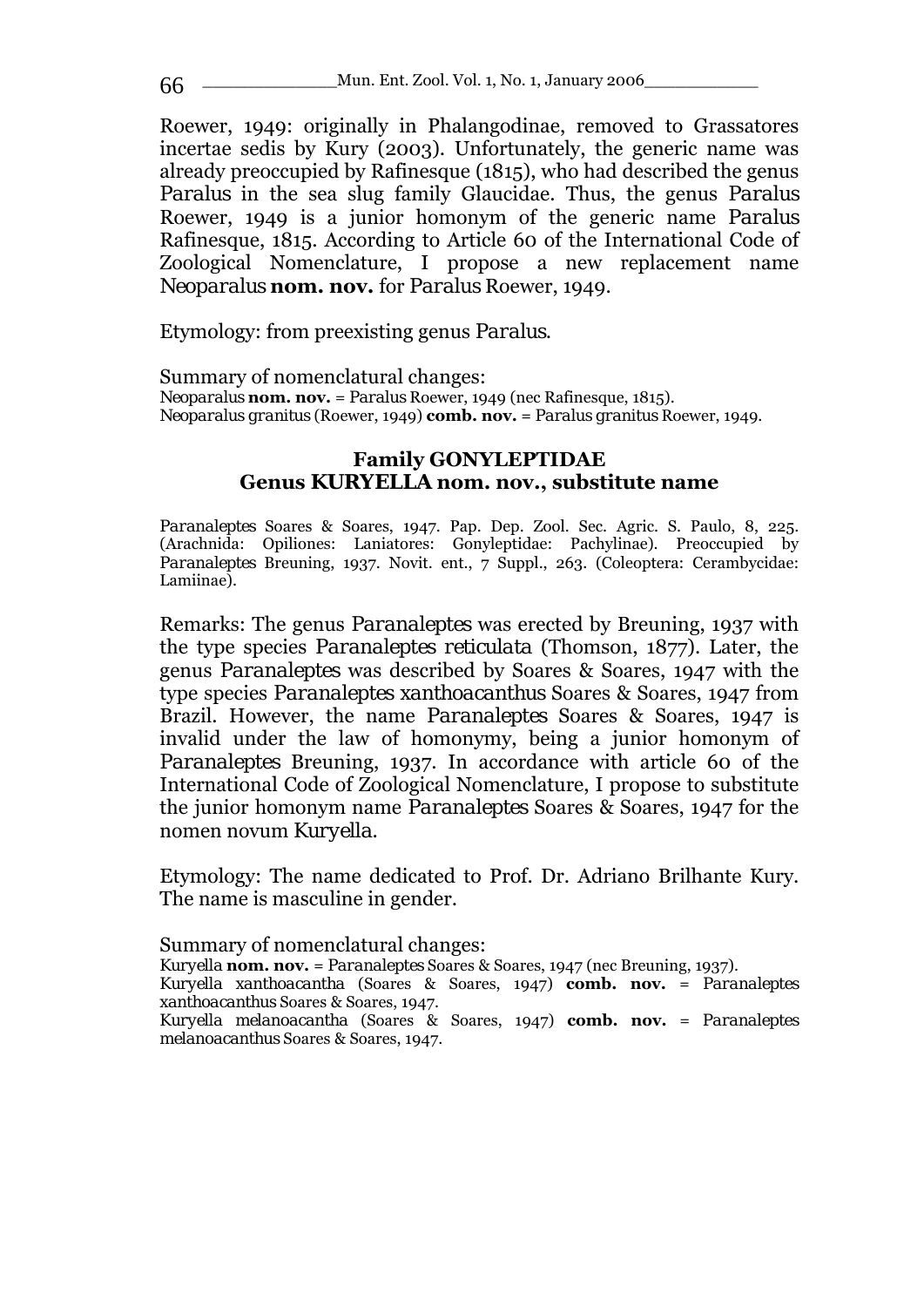#### **ACKNOWLEDGEMENTS**

 I wish to express my cordial thanks to my friend Prof. Dr. Adriano Brilhante Kury (Brazil) for his valuable contributions and suggestions.

#### **LITERATURE CITED**

**Breuning, S. V.** 1937. Etude sur les Lamiaires. Novit. Ent. pp. 233-312.

**Cambridge F. P.** 1897-1905. Arachnida. Araneida and Opiliones. 2. In: Biologia Centrali-Americana, Zoologia, 1-610.

**Costa, M. K. M. & Carvalho, G. S.** 2002. Morfologia comparada entre as espécies de *Sitalces* Stal, 1878, *Eusitalces* Bruner, 1911 e *Parasitalces* Bruner, 1911 (Orthoptera, Acrididae, Ommatolampinae, Abracrini). In: XXIV Congresso Brasileiro de Zoologia, 2002, Itajaí - SC. XXIV Congresso Brasileiro de Zoologia. Itajaí - SC : Editora e Gráfica Berger, v. Único. p. 153-154.

**Costa, M. K. M., Ferrari, A. & Carvalho, G. S.** 2004. Morfologia Comparada com Base na Genitália do Macho de Representantes de *Sitalces* Stal, *Eusitalces* Bruner, 1991 e *Parasitalces* Bruner, 1911 (Orthoptera, Acrididae, Ommatolampinae, Abracrini). In: xx Congresso Brasileiro de Entomologia, 2004, Gramado - RS. XX Congresso Brasileiro de Entomologia, v. Único. p. 624-624.

**Costa, M. K. M., Ferrari, A. & Carvalho, G. S.** 2004. Caracteres Diagnósticos do Gênero Eusitalces Bruner, 1911 (Orthoptera, Acrididae, Ommatolampinae, Abracrini). In: xx Congresso Brasileiro de Entomologia, 2004, Gramado - RS. XX Congresso Brasileiro de Entomologia, v. Único. p. 624-624.

**Distant, W. L.** 1883. Insecta. Rhynchota. Hemiptera-Heteroptera Vol. 1. pp. 225-264 pls xx-xxiii in Godman, F.D. & Salvin, O. (eds) Biologia Centrali-Americana. London : R.H. Porter

**International comission of zoological nomenclature.** 1999. International Code of Zoological Nomenclature. Fourth Edition. The International Trust for Zoological Nomenclature, London. 306 pp.

**Kauri, H.** 1985. Opiliones from central Africa: Koninklijk Museum Voor Midden-Afrika Tervuren Belgie Annalen Zoologische Wetenschappen 245: 1-168,

**Kury, A. B.** 2003. Annotated catalogue of the Laniatores of the New World (Arachnida, Opiliones). Revista Ibérica de Aracnología, vol. especial monográfico, 1: 1-337.

**Rafinesque, C. S.** 1815. Analyse de la nature ou tableau de l'univers et de corps organisés. Palermo, 224 p.

**Roewer, C. F.** 1912. Die familien der Assamiiden und Phalangodiden der Opiliones-Laniatores (=Assamiden, Dampetriden, Phalangodiden, Epedaniden, Biantiden, Zalmoxiden, Samoiden, Palpipediden anderer Autoren). Archiv für Naturgeschichte, Berlin, Abt. A, Original-Arbeiten, 78 (3): 1-242.

**Roewer, C. F.** 1915. 106 neue Opilioniden: Archiv für Naturgeschichte. 81A (3):1–152.

**Roewer, C. F.** 1949. Über Phalangodiden I. (Subfam. Phalangodinae, Tricommatinae, Samoinae).Weitere Weberknechte XIII. Senckenbergiana 30: 11-61.